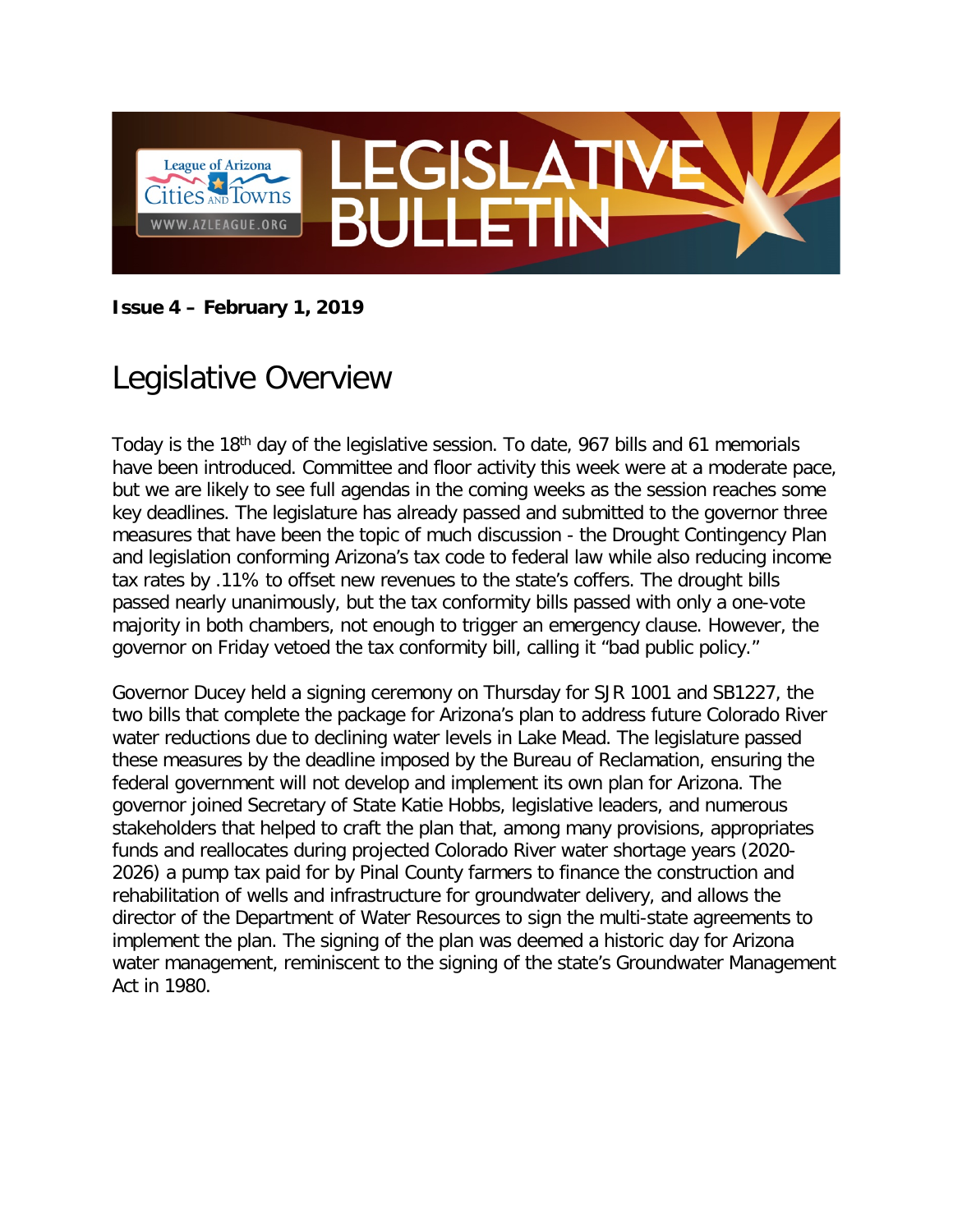# Short-Term Rentals

In 2016 the legislature passed SB1350 online lodging; administration; definitions, which preempted cities and towns from regulating short-term residential rentals. The proponents of the bill argued that short-term rentals would mostly be offered by a few homeowners with an extra bedroom looking to generate extra income by renting to 1-2 travelers. Those predictions have proven to be completely off the mark. Short-term rentals have become incredibly popular, and in many communities has led to a shortage of available long-term rentals, and most rentals are of the entire home, not just a single bedroom. With limited oversight, some of these rentals have become problematic for cities and their residents. Problems include excessive noise, increased traffic (particularly in smaller communities that are designed to accommodate heavier traffic in hotel and commercial areas, not residential areas), special event or "party houses," strain on local infrastructure, and most frustratingly, a lack of a legally accountable person when a violation, conflict or emergency arises.

This year, Rep. John Kavanagh (R-Fountain Hills) and the League are working together to provide cities and towns an enforcement tool to control the problems caused by short-term rentals. Under the proposed bill, cities and towns would have access to contact information for privately-owned and commercially-owned short term rentals to identify, cite, and hold responsible owners that are allowing their transient renters to be a nuisance for the community. With that information, cities will be able to use their current code enforcement system and, if the problem persists, report the repeated violations to the Department of Revenue, which would have the authority to suspend or revoke the owner's license to rent on a short-term basis.

A draft of Rep. Kavanagh's bill has been shared with your intergovernmental affairs staff. Please have your various departments review it and provide feedback to the League. We will be discussing the language of the bill on an on-going basis through a working group as the bill progresses through the legislative process. Please have your intergovernmental staff notify us if your city would like to be part of the working group. The League has been working on this issue since last summer when it was the subject of a League Resolution and we are hopeful this legislation will provide substantial relief to the problems created by a lack of local control. We expect the bill to be formally introduced in the coming days and we will provide regular updates. When the time comes we may ask that you reach out to your legislative delegation to encourage support for the bill.

#### Landlord-Tenant Issues

On Thursday, the House Government committee heard HB 2115 landlord tenant; state preemption, sponsored by Rep. Gail Griffin (R-Hereford). The bill is a broad preemption